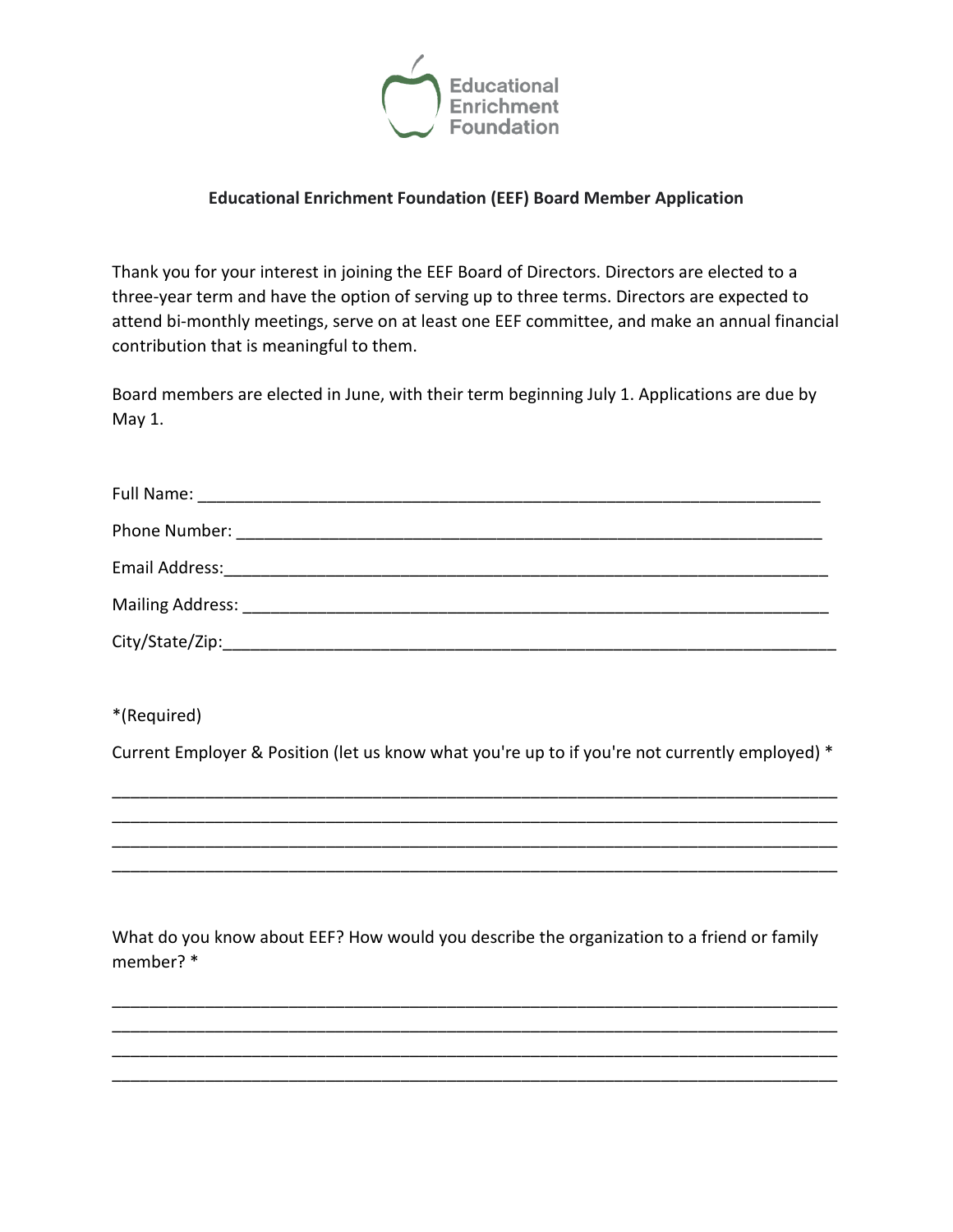What are your connections to education, TUSD, and Tucson? \*

What has sparked your interest in seeking a volunteer opportunity at EEF? \*

What strengths, skills, and assets would you bring to EEF? \*

How did you hear about this opportunity? \*

Have you ever worked or volunteered for EEF?

A diverse board is important to EEF and your responses, while not required, are appreciated. Answer to the degree to which you are comfortable.

Your race: The contract of the contract of the contract of the contract of the contract of the contract of the contract of the contract of the contract of the contract of the contract of the contract of the contract of the